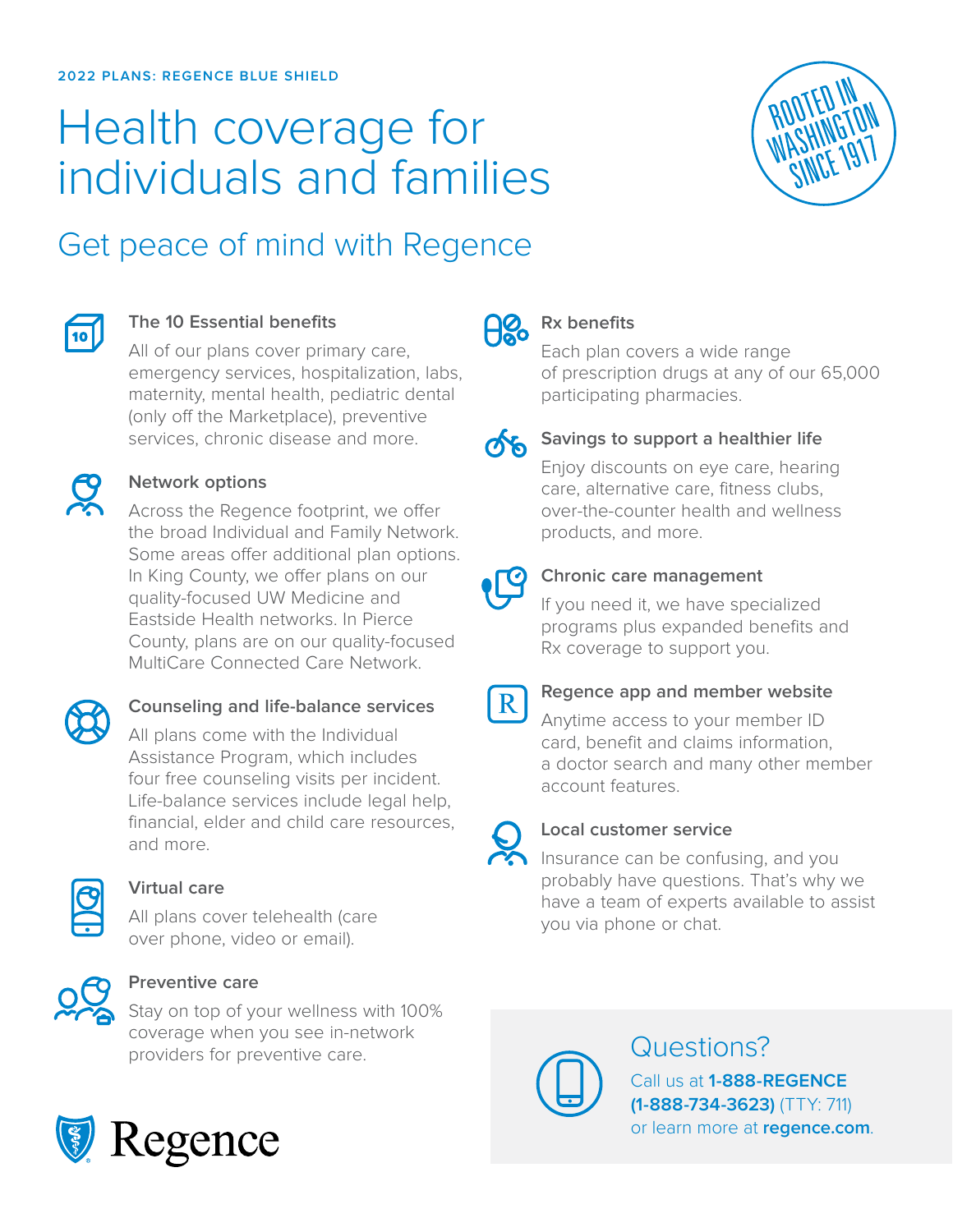### Understanding metal levels

Each Regence plan is offered at one or more metal levels

#### Gold level

This option offers a heavier premium and lighter out-of-pocket costs.



Silver level

This option balances premium and out-of-pocket costs.



Bronze level

This option offers a lighter premium and heavier out-of-pocket costs.



Plans offered

#### **Traditional**

This is a good fit if you:

- **•** Are looking for a plan with office-visit copays
- **•** Expect to need care several times during the year
- **•** Can pay higher premiums in exchange for predictable out-of-pocket costs

#### **Cascade (available only on the Marketplace)**

This is a good fit if you:

**•** Are looking for predictable out-of-pocket costs on medications and provider visits

#### **High-deductible health plans (HDHP) - Silver available only off the Marketplace** This is a good fit if you:

- **•** Expect to need care rarely or only a few times a year
- **•** Have or plan to use a health savings account (HSA)
- **•** Can spend time planning and researching health care



This is a good fit if you:

- **•** Want to use telehealth as your primary means of care
- **•** Are generally healthy and need care occasionally or rarely

#### **Essential**

This is a good fit if you:

- **•** Are generally healthy and rarely need care
- **•** Are willing to pay higher out-of-pocket costs in exchange for low premiums



### Call us to learn more or visit **[regence.com](https://www.regence.com/home)**.

**Regence BlueShield** serves select counties in the state of Washington and is an Independent Licensee of the Blue Cross and Blue Shield Association

**Regence BlueShield** 1800 Ninth Avenue | Seattle, WA 98101 REG-429784-21/10-WA © 2021 Regence BlueShield

Regence complies with applicable Federal and Washington state civil rights laws and does not discriminate on the basis of race, color, national origin, age, disability, sex, gender identity or sexual orientation. ATENCIÓN: si habla español, tiene a su disposición servicios gratuitos de asistencia lingüística. Llame al 1-888-344-6347 (TTY: 711). 注意:如果您使用繁體中文,您可以免費獲得語言援助服務。請致電 1-888-344-6347 (TTY: 711).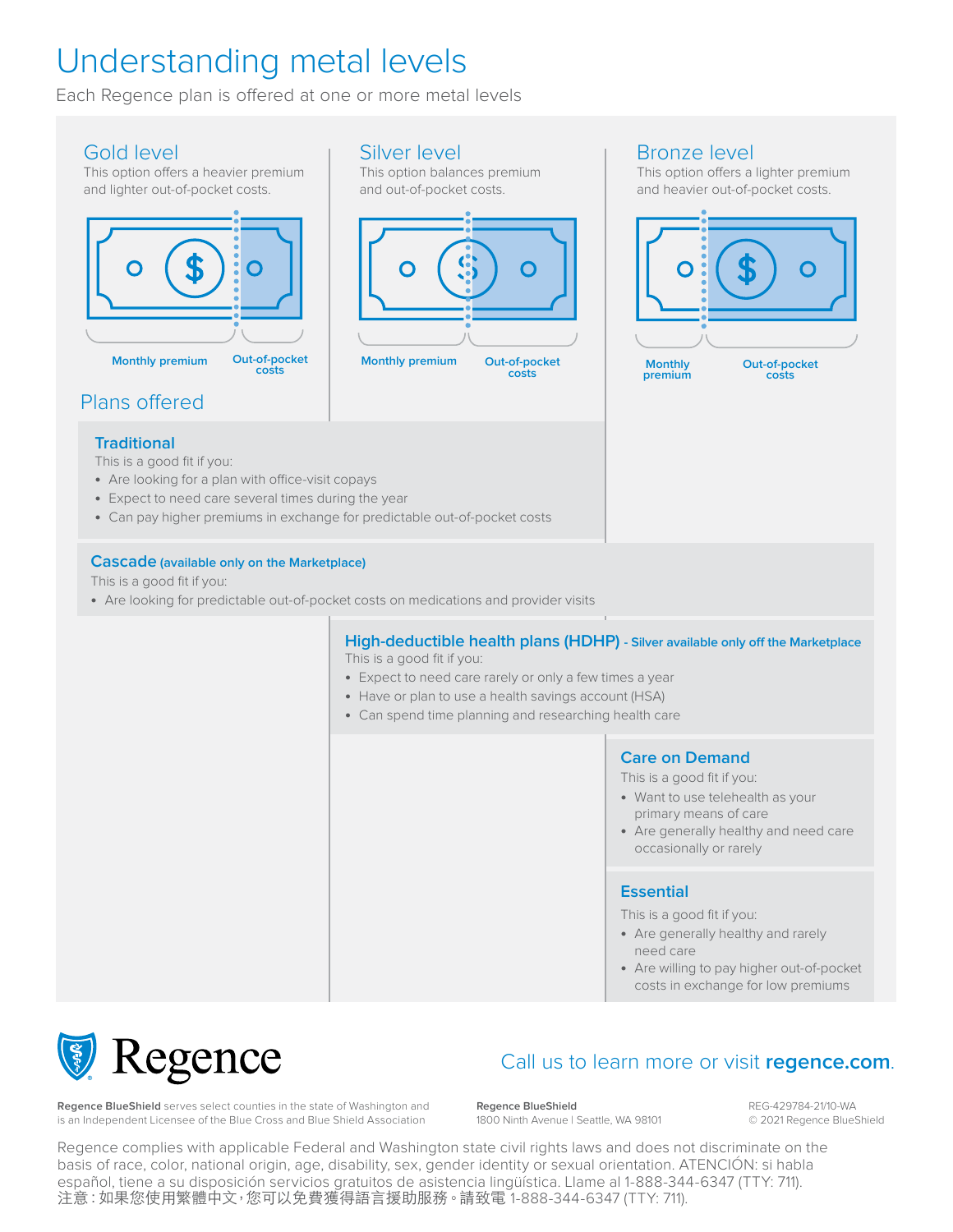# Cobertura de salud individual y familiar



### Podrá estar tranquilo con Regence



#### **Los 10 beneficios esenciales**

Todos nuestros planes cubren atención médica primaria, servicios de emergencia, hospitalización, laboratorio, maternidad, salud mental, servicios dentales pediátricos (sólo fuera del Portal de Seguros), servicios preventivos, enfermedades crónicas y más.



#### **Opciones de red de cobertura**

A lo largo del área de servicio de Regence, ofrecemos una red individual y familiar amplia. Algunas áreas ofrecen opciones de plan adicionales. En King County, ofrecemos planes en nuestras redes enfocadas en calidad UW Medicine y Eastside Health. En Pierce County, los planes se encuentran en la red enfocada en calidad MultiCare Connected Care.



#### **Orientación y servicios de equilibrio de vida**

La mayoría de los planes vienen con un Programa de Asistencia Individual. El cual incluye cuatro visitas de orientación gratuitas por incidente. Los servicios de equilibrio de vida incluyen recursos legales, financieros, para ancianos, cuidado de niños y más.



#### **Atención médica virtual**

Todos los planes incluyen telemedicina (atención telefónica, por video o correo electrónico).



#### **Atención preventiva**

Permanezca al día con su bienestar con 100% de cobertura cuando vea a un proveedor dentro de la red para cuidados preventivos.



#### **Beneficios de recetas**

Cada plan cubre una amplia gama de medicamentos con receta en cualquiera de nuestras 65,000 farmacias participantes.



#### **Ahorros para apoyar una vida más saludable**

Disfrute de descuentos en cuidados de la vista, auditivos, alternativos, centros de ejercicio, productos de salud y de bienestar de venta libre y más.



#### **Manejo de condiciones crónicas**

Si lo necesitara, tenemos programas especializados además de beneficios expandidos y cobertura de medicamentos para apoyarle.



#### **El app de Regence y nuestro sitio digital para miembros**

Tendrá acceso en cualquier momento a su tarjeta de identificación de miembro, beneficios e información de reclamos, búsqueda de doctores y muchas otras herramientas en la cuenta de miembro.



#### **Servicio al cliente local**

Los seguros pueden ser complejos y usted probablemente tiene preguntas. Por eso tenemos un equipo de expertos disponible para asistirle por teléfono o chat.



¿Tiene preguntas? Llame al **1-888-REGENCE (1-888-734-3623)** (TTY: 711) o aprenda más en **[regence.com](https://www.regence.com/home)**.